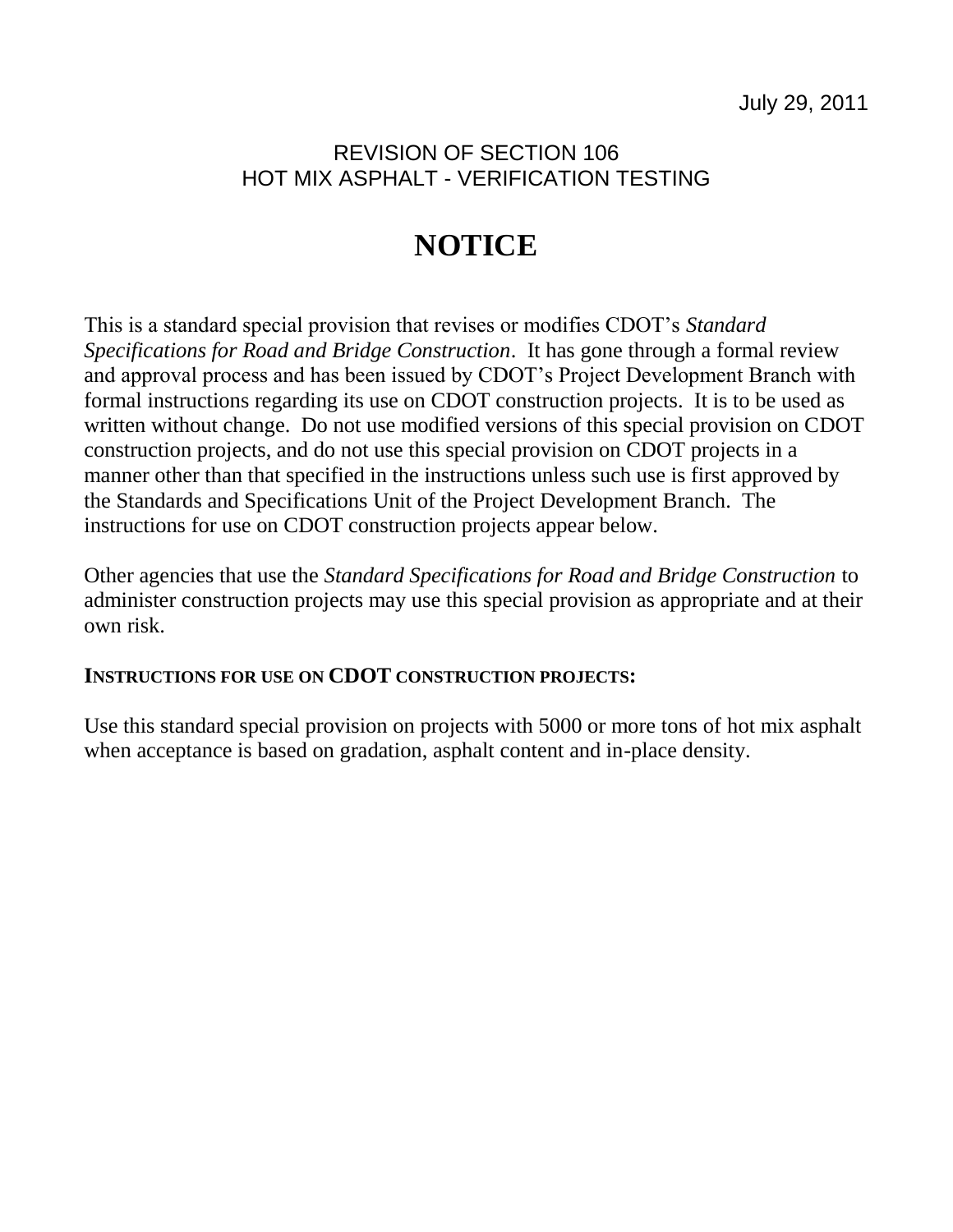#### 1 REVISION OF SECTION 106 HOT MIX ASPHALT - VERIFICATION TESTING

Section 106 of the Standard Specifications are hereby revised for this project as follows:

Delete subsection 106.05 (e) and replace with the following:

- (e) *Mix Verification Testing.* After the mix design has been approved and production commences, the Department will perform a minimum of three volumetric verification tests for each of the following elements to verify that the field produced Hot Mix Asphalt (HMA) conforms to the approved mix design:
	- (1) Air Voids
	- (2) Voids in Mineral Aggregate (VMA) .
	- (3) Asphalt Content (AC).

The test frequency shall be one per day unless altered by the Engineer.

The test results will be evaluated and the Contractor shall make adjustments if required in accordance with the following:

- 1. Target Values. The target value for VMA will be the average of the first three volumetric field test results on project produced hot mix asphalt or the target value specified in Table 403-1 and Table 403-2 of the specifications, whichever is higher. The target value for VMA will be set no lower than 0.5 percent below the VMA target on Form 43 prior to production. The target values for the test element of air voids and AC shall be the mix design air voids and mix design AC as shown on Form 43.
- 2. Tolerance Limits. The tolerance limits for each test element shall be:

| AC.       | $\pm$ 0.3 percent |
|-----------|-------------------|
| Air Voids | $± 1.2$ percent   |
| VMA       | $± 1.2$ percent   |

3. Quality Levels. Calculate an individual QL for each of the elements using the volumetric field verification test results. If the QL for VMA or AC is less than 65 or if the QL for air voids is less than 70, the production shall be halted and the Contractor shall submit a written proposal for a mix design revision to the Engineer. Production shall only commence upon receipt of written approval from the Engineer of the proposed mix design revision.

After a new or revised mix design is approved, three additional volumetric field verification tests will be performed on asphalt produced with the new or revised mix design. The test frequency shall be one per day unless altered by the Engineer.

If the QL for VMA or AC is less than 65 or the QL for the test element of air voids is less than 70, then production shall be halted until a new mix design has been completed in accordance with CP 52 or CP 54, a new Form 43 issued, and the Contractor demonstrates that he is capable of producing a mixture meeting the verification requirements in accordance with A or B below:

- A. The Contractor shall produce test material at a site other than a CDOT project. The Contractor shall notify the Engineer a minimum of 48 hours notice prior to the requested test. The location and time of the test are subject to the approval of the Engineer, prior to placement. Three samples will be tested for volumetric properties. If the QL for VMA or AC is equal or greater than 65 and the QL for the element of air voids is equal or greater than 70, full production may resume or;
- B. The Contractor may construct a 500 ton test strip on the project. Three samples in the last 200 tons will be tested for volumetric properties. After construction of the test section, production shall be halted until the testing is complete and element QLs are calculated. If the QL for VMA or AC is equal or greater than 65 or the QL for the element of air voids is equal or greater than 70, full production may resume. If the QL for VMA or AC is less than 65 or the QL for the element of air voids is less than 70, the material shall be removed and replaced at no cost to the Department. The time count